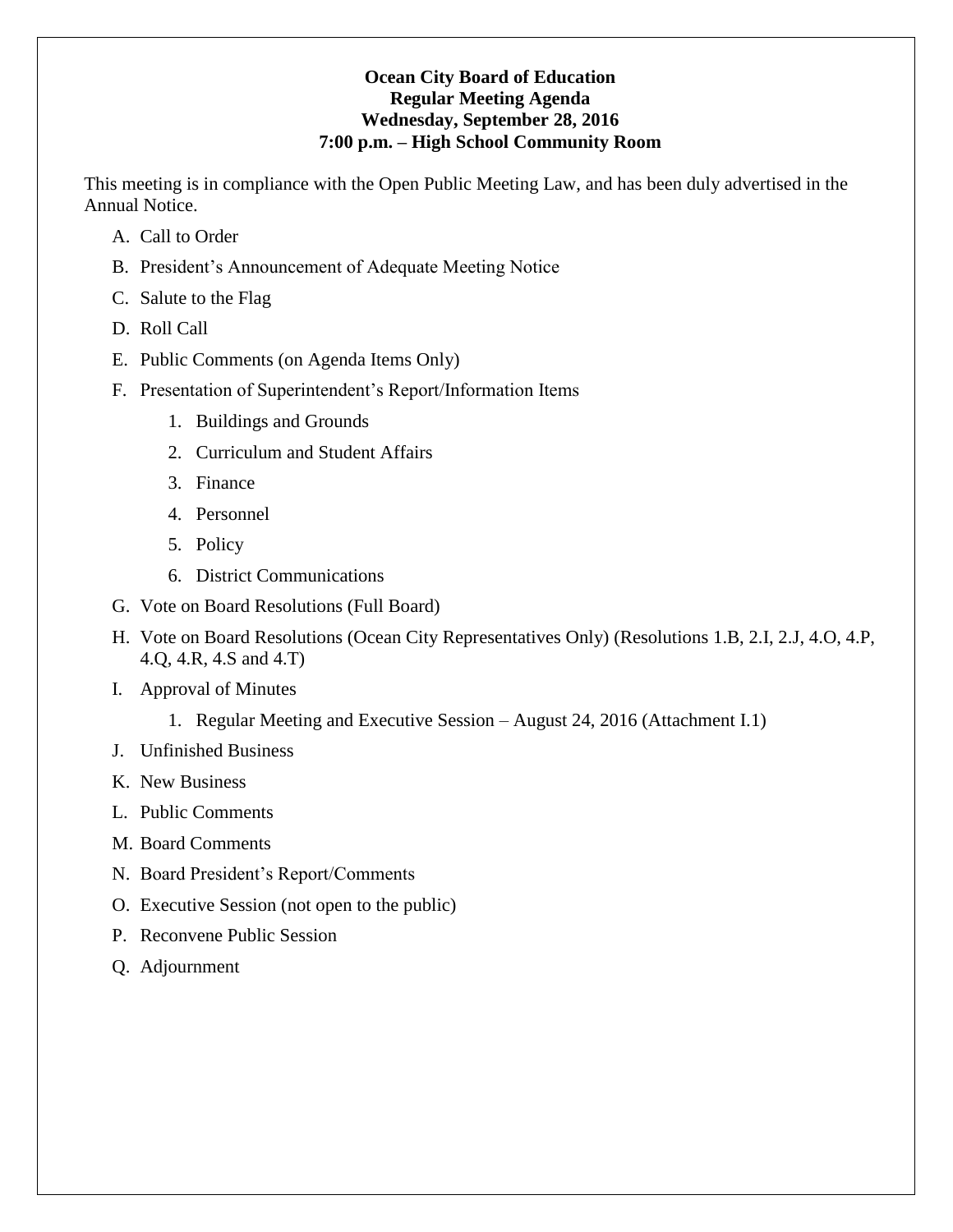#### **OFFICE OF THE SUPERINTENDENT OF SCHOOLS**

**TO:** Ocean City Board of Education

## **FROM: Dr. Kathleen Taylor, Superintendent of Schools**

**RE:** September 28, 2016 Regular Board Meeting

**MOTION:** Based on the recommendation of the Superintendent of Schools, the following resolutions are presented for formal approval by the Board of Education.

## **1. Buildings and Grounds**

A. Use of Facilities

The Board approves the following request for the use of the High School:

| Requested By:<br>Use:<br>Date/Times:<br>Room:<br>Fee:  | <b>City of Ocean City Recreation Department</b><br>Junior Miss Ocean City Pageant<br>September 17, 2016 (Sat), 10:00AM-3:00PM - rehearsal<br>October 21, 2016 (Fri), 5:00PM-8:00PM<br>October 22, 2016 (Sat), 12:00PM-10:00PM<br>Auditorium and Classrooms F105 and F107<br>No charge |
|--------------------------------------------------------|---------------------------------------------------------------------------------------------------------------------------------------------------------------------------------------------------------------------------------------------------------------------------------------|
| Requested By:                                          | Ocean City Junior Wrestling                                                                                                                                                                                                                                                           |
| Use:                                                   | Winter Youth Wrestling                                                                                                                                                                                                                                                                |
| Dates/Times:                                           | November 7, 2016-March 2, 2017* (Mon-Thurs), 6:00PM-8:00PM<br>*not available when school is closed (11/10, 11/24, 12/26, 12/27, 12/28,<br>12/29, 1/2 and 1/16) or during High School home wrestling matches                                                                           |
| Room:                                                  | <b>Wrestling Room</b>                                                                                                                                                                                                                                                                 |
| Fee:                                                   | No charge                                                                                                                                                                                                                                                                             |
| Requested By:                                          | Ocean City Junior Wrestling                                                                                                                                                                                                                                                           |
| Use:                                                   | <b>Parents Meeting</b>                                                                                                                                                                                                                                                                |
| Date/Time:                                             | November 15, 2016 (Tues), 6:00PM-6:30PM                                                                                                                                                                                                                                               |
| Room:                                                  | Classroom C108                                                                                                                                                                                                                                                                        |
| Fee:                                                   | No charge                                                                                                                                                                                                                                                                             |
| Requested By:<br>Use:<br>Date/Times:<br>Rooms:<br>Fee: | <b>First Night Ocean City</b><br>New Year's Celebration<br>December 31, 2016 (Sat), 2:00PM-Midnight – set up and event<br>Community Room, Auditorium, Main Gym, Auxiliary Gym, Observatory,<br>Cafeteria and Kitchen<br>No charge                                                     |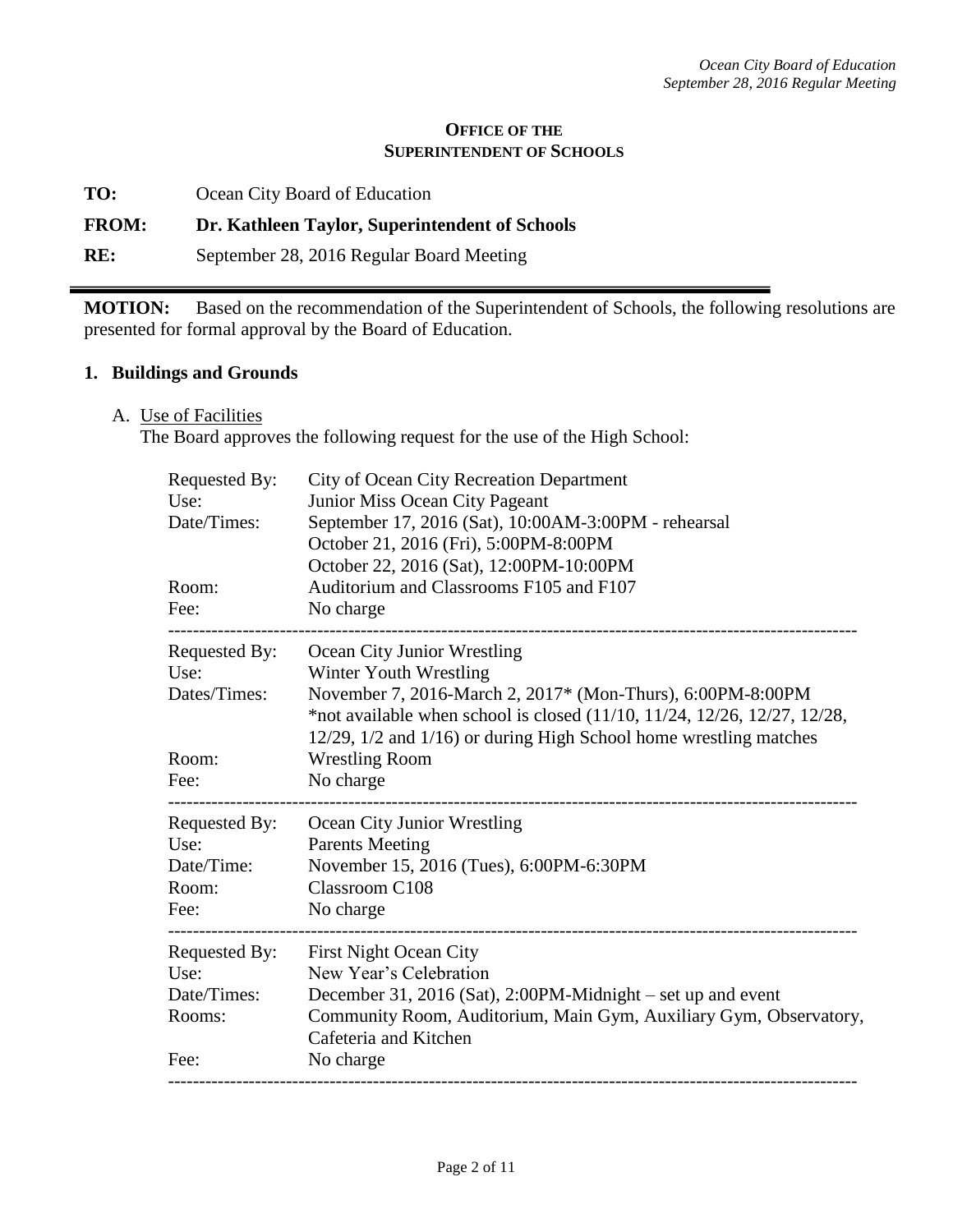| Requested By:<br>Use:<br>Dates/Times:<br>Room:<br>Fee: | New Jersey School Boards Association<br><b>CMCSBA</b> Meetings<br>January 31, 2017 (Tues) and March 29, 2017 (Wed), 6:00PM-9:00PM<br>Library<br>No charge |
|--------------------------------------------------------|-----------------------------------------------------------------------------------------------------------------------------------------------------------|
| Requested By:<br>Use:                                  | Ocean City Junior Wrestling<br>Junior Wrestling Tournament                                                                                                |
| Dates/Times:                                           | March 4, 2017 (Sat), 1:00PM-3:00PM – set up                                                                                                               |
| Rooms:                                                 | March 5, 2017 (Sun), 7:00AM-5:00PM – event<br>Main Gym and Auxiliary Gym                                                                                  |
| Fee:                                                   | No charge                                                                                                                                                 |
| Requested By:                                          | Ocean City Junior Wrestling                                                                                                                               |
|                                                        |                                                                                                                                                           |
| Use:<br>Date/Time:                                     | <b>Banquet</b><br>March 15, 2017 (Wed), 5:30PM-7:30PM                                                                                                     |
| Room:                                                  | Cafeteria                                                                                                                                                 |
| Fee:                                                   | No charge                                                                                                                                                 |
| Requested By:                                          | Player Choice 1, LLC/Ocean City FMBA Local #27                                                                                                            |
| Use:                                                   | Girls' Basketball Showcase Tournament                                                                                                                     |
| Dates/Times:                                           | June 9, 2017 (Fri), 2:30PM-5:00PM – set up                                                                                                                |
| Rooms:                                                 | June 10 and June 11, 2017 (Sat & Sun), 7:00AM-7:00PM – event<br>Main Gym and Auxiliary Gym                                                                |

# B. Use of Facilities **(Ocean City Representatives Only)**

The Board approves the following request for the use of the Intermediate School and Primary School:

## Intermediate School

| City of Ocean City<br>Requested By: |                                                                       |  |  |  |
|-------------------------------------|-----------------------------------------------------------------------|--|--|--|
| Use:                                | <b>Travel Basketball Practices</b>                                    |  |  |  |
| Dates/Times:                        | December 13, 2016 – March 28, 2016 <sup>*</sup> (Tues), 6:00PM-8:30PM |  |  |  |
|                                     | November 3, 2016-March 30, 2017* (Thurs), 6:00PM-8:30PM               |  |  |  |
|                                     | *not available when school is closed                                  |  |  |  |
| Room:                               | Gym                                                                   |  |  |  |
| Fee:                                | No charge                                                             |  |  |  |
| Requested By:                       | City of Ocean City                                                    |  |  |  |
| Use:                                | Dixie Howell Basketball Tournament                                    |  |  |  |
| Dates/Times:                        | December 16, 2016 (Fri), 4:00PM-8:00PM                                |  |  |  |
|                                     | December 17, 2016 (Sat), 9:00AM-4:00PM                                |  |  |  |
|                                     | December 19, 20 and 21, 2016 (Mon, Tues and Wed), 3:30PM-8:30PM       |  |  |  |
| Room:                               | Gym                                                                   |  |  |  |
| Fee:                                | No charge                                                             |  |  |  |
|                                     |                                                                       |  |  |  |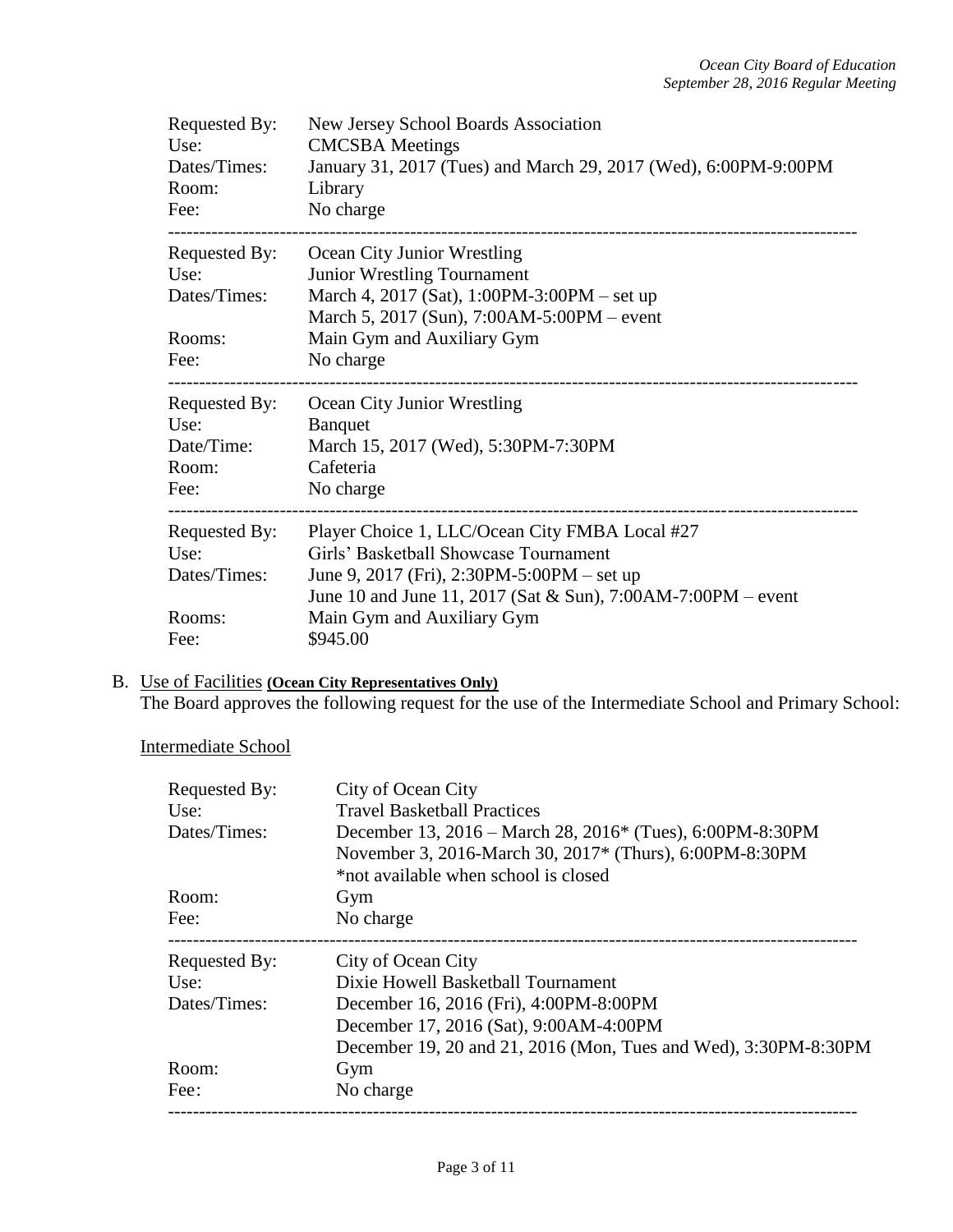| Requested By:         | MAC/City of Ocean City/Ocean City Police Department            |
|-----------------------|----------------------------------------------------------------|
| Use:                  | Friday with Friends                                            |
| Date/Time:            | December 2, 2016 (Fri), 7:00PM-10:00PM                         |
| Room:                 | Gym                                                            |
| Fee:                  | No charge                                                      |
| Requested By:         | Ocean City Junior Wrestling                                    |
| Use:                  | <b>Junior Wrestling Matches</b>                                |
| Dates/Times:          | 2017: 1/6, 1/13, 1/20, 1/27, 2/3 and 2/10 (Fri), 5:30PM-9:00PM |
| Room:                 | Gym                                                            |
| Fee:                  | No charge                                                      |
| Requested By:         | MAC/City of Ocean City/Ocean City Police Department            |
| Use:                  | Friday with Friends                                            |
| Date/Time:            | March 24, 2017 (Fri), 7:00PM-10:00PM                           |
| Room:                 | Field at $18^{th}$ & Bay Avenue                                |
| Fee:                  | No charge                                                      |
| <b>Primary School</b> |                                                                |
| Requested By:         | <b>First Night Ocean City</b>                                  |
| Use:                  | New Year's Celebration                                         |

| FILST INIGHT OCEAN CITY                                    |
|------------------------------------------------------------|
| New Year's Celebration                                     |
| December 31, 2106 (Sat), 4:00PM-11:00PM – set up and event |
| Multi-Purpose Room and Cafeteria                           |
| No charge                                                  |
|                                                            |

- Discussion
- Buildings and Grounds Committee Report Mr. Oves, Chairperson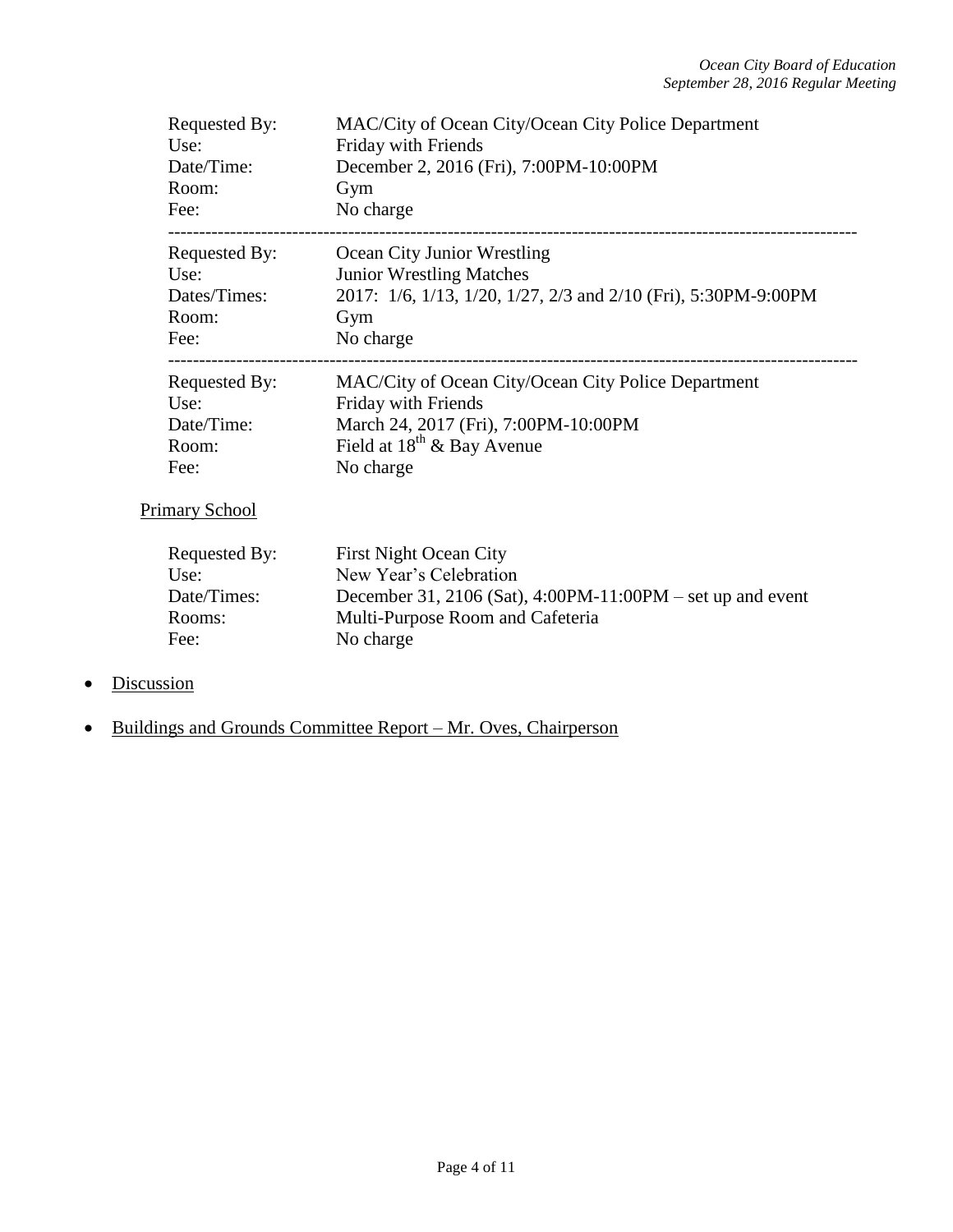#### **2. Curriculum and Student Affairs**

#### A. Out of District Placements

The Board approves the following out of district student placement for the 2016-17 School Year.

| Placement                      | # of Students  | District   | Tuition   |
|--------------------------------|----------------|------------|-----------|
| <b>CMCSSSD</b>                 | 6              | OC         | \$320,100 |
| YALE-Northfield                |                | OC         | \$53,306  |
| $R.H.$ Swift $-$ EHT           |                | OC         | \$34,873  |
| <b>CMCSSSD</b>                 | 4              | UT         | \$165,800 |
| Bancroft - Haddonfield         | $\overline{2}$ | UT         | \$174,028 |
| Delaware Valley Friends School |                | UT         | \$43,900  |
| <b>Orchard Friends School</b>  |                | UT         | \$40,225  |
| Coastal Learning - Northfield  |                | UT         | \$47,934  |
| ACSSSD - Mays Landing          |                | UT         | \$45,720  |
| <b>CMCSSSD</b>                 | 3              | <b>SIC</b> | \$147,850 |

#### B. Uniform State Memorandum of Agreement

The Board approves the Uniform State Memorandum of Agreement (MOA) between the Ocean City School District and the Ocean City Police Department for the 2016-17 school year.

- C. Ocean City Free and Public Library Grant Application Submission The Board authorizes the District's submission of a grant application for "Bringing the Wetlands to Life in Ocean City" for students in grades K-12. The program will take place from January 2017 to June 2017.
- D. High School Field Trip Request (Attachment #2.D) The Board approves the attached High School Field Trip list.

#### E. Research Project by Staff Member

The Board approves a High School graduate program research that will involve making video tapes of the teacher teaching lessons in order to improve the teacher's practice. This request is being made in accordance with Board Policy #3245, Research Projects by Staff Members.

F. High School Grant Application Submission

The Board authorizes the High School's submission of one grant application to the Lowe's Toolbox for Education Grant Program. The grant would provide the materials and supplies for the expansion of marine-focused classes.

G. 2016-17 USA Archery Competition The Board approves one student, who will compete in regionally sanctioned USA Archery events, to represent the Ocean City High School in these events for the 2016-17 school year. There is no cost to the Board.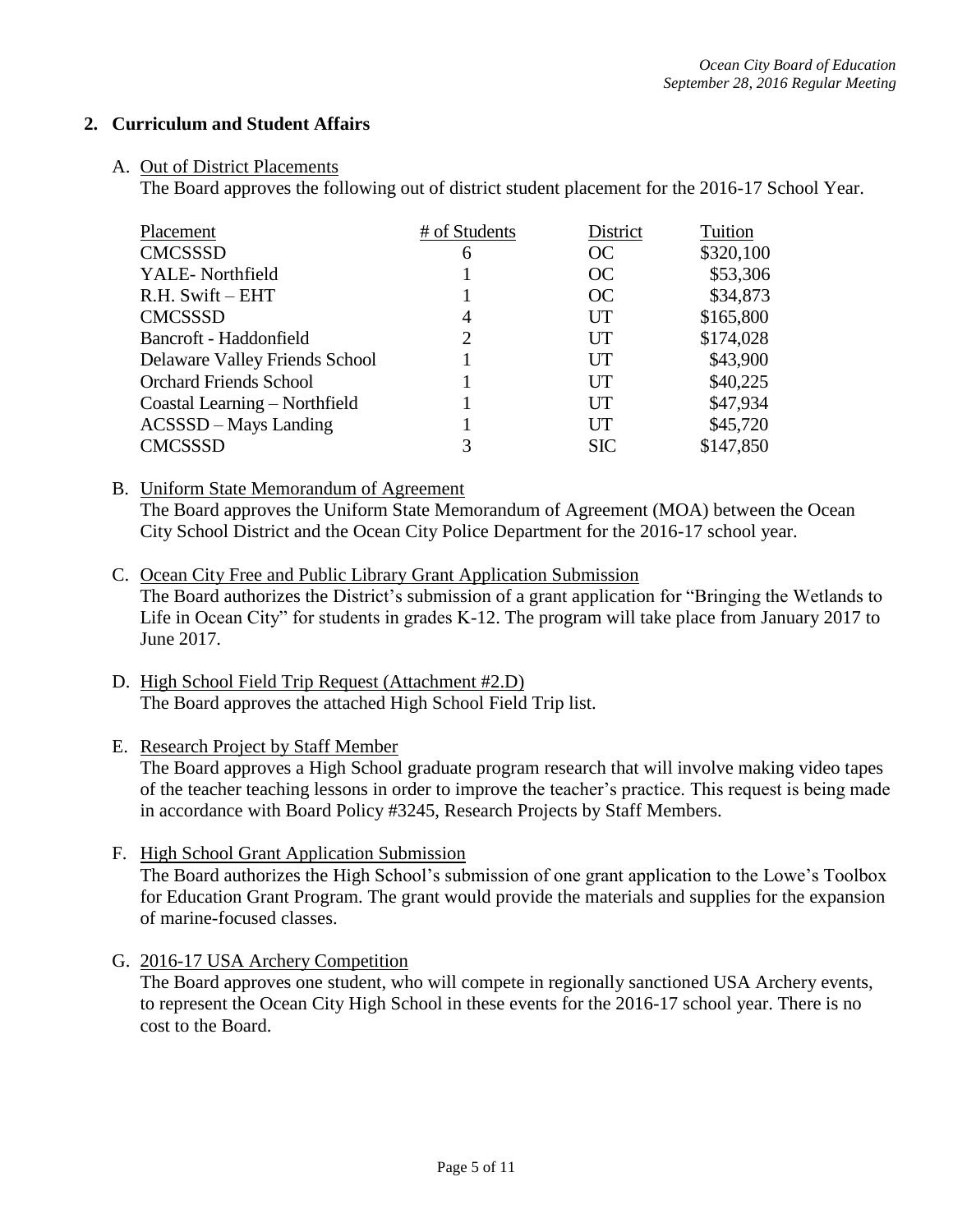H. 2016 NJSIAA Girls Gymnastics Tournament Competition

The Board approves two students, who will compete in the New Jersey State Interscholastic Athletic Association Girls Gymnastics Championships, to represent the Ocean City High School in this interscholastic competition. There is no cost to the Board.

- I. Intermediate School Grant Application Submission **(Ocean City Representatives Only)** The Board authorizes the Intermediate School's submission of one grant application to the National Education Association Student Achievement Grant Program. The grant would provide the Language Arts and Social Studies Departments with Chromebooks and carts/docking stations to achieve the 1:1 device status.
- J. Ease Program and Title I Parent Meetings **(Ocean City Representatives Only)**  The Board approves the EASE Program for the Title I students in grades K-3. The Program will run from mid-October to April 2, 2017. The cost of the Program is for a maximum of 8 teachers @ \$30/hour, not to exceed 630 hours or a total of \$18,900. All expenses will be paid for with FY2017 NCLB, Title I funding.
- Discussion
- Curriculum and Student Affairs Committee Report Mrs. McAlister, Chairperson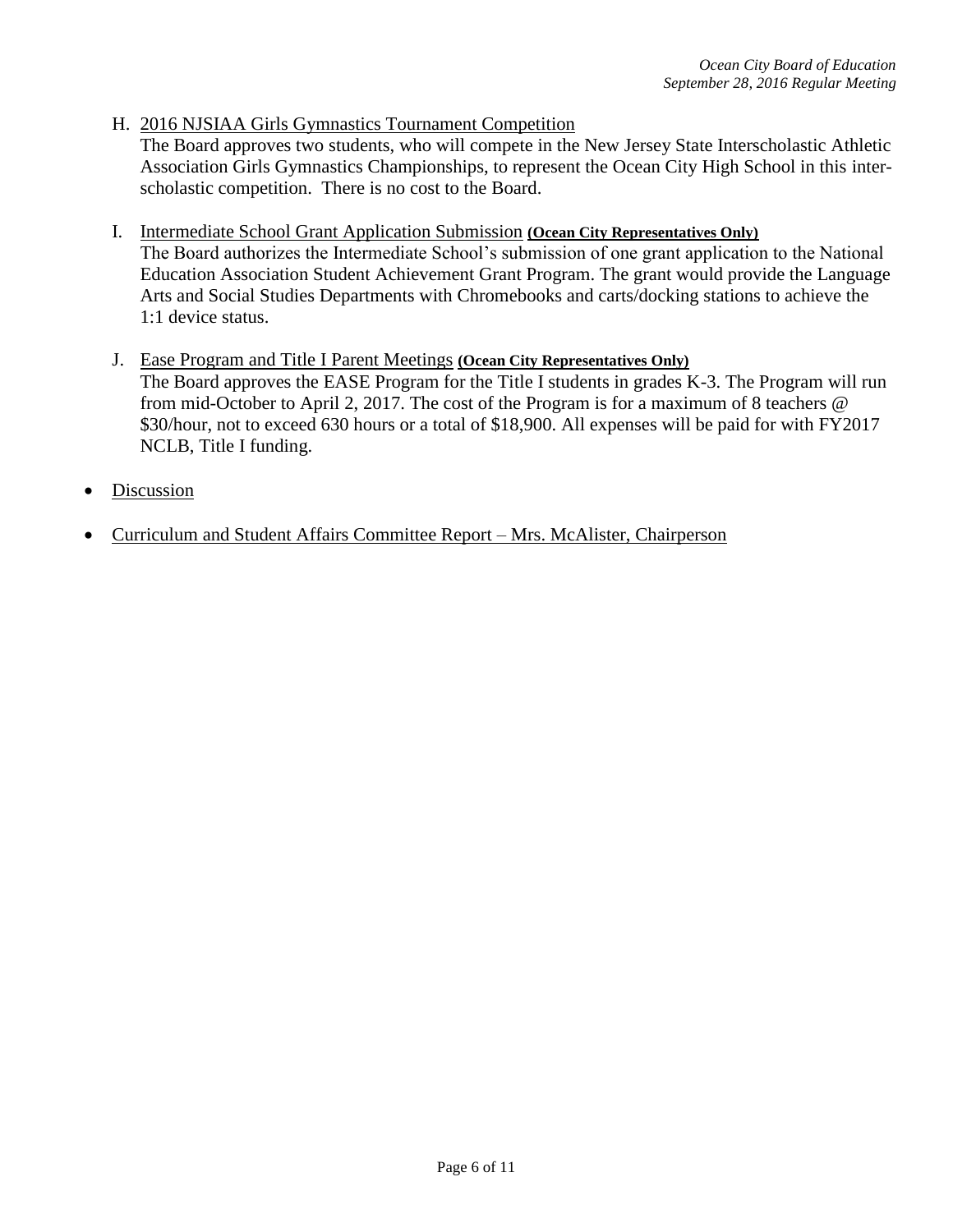## **3. Finance**

- A. Bill List (Attachment #3.A) The Board approves payment of bills for September 2016 in the amount of \$3,435,251.35.
- B. Secretary and Monthly Cash Reconciliation Reports (Attachment #3.B) The Board approves the Board Secretary's Monthly Financial Report and the Monthly Cash Reconciliation Report for August 2016.
- C. Line Item Transfers (Attachment #3.C) The Board approves the revenue and appropriation transfers for August 2016. The Board also acknowledges receipt of the State of NJ mandated transfer reconciliation form for August 2016.
- D. Travel & Expense Reimbursement (Attachment #3.D) The Board approves the September 2016 list of Board of Education Members and School District Staff travel and related expense reimbursements.
- E. Blind and Visually Impaired Services The Board approves the N.J. Commission for the Blind and Visually Impaired contract to provide services for the 2016-17 school year at a fee of \$1,900.
- F. IDEA Fiscal Year 2017 Grant Amendment Submission The Board authorizes the School District's amended submission of the IDEA FY2017 grant application. This Amendment is required for modify the 2017 budget for IDEA funds.
- Discussion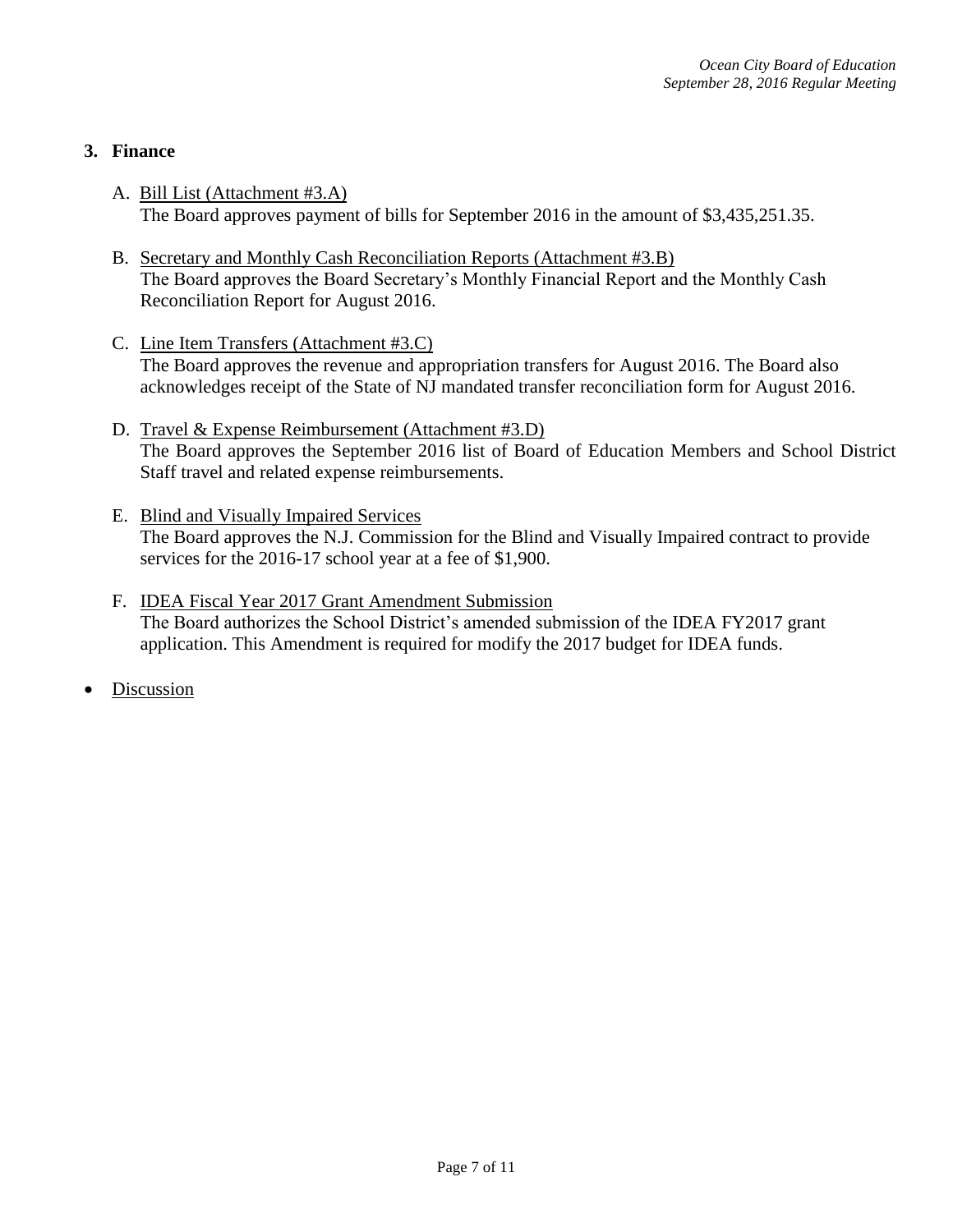- **4. Personnel** (All motions are upon Superintendent's recommendation:)
	- A. Substitutes and Sporting Event Workers (Attachment #4.A) roll call vote The Board approves the attached criminal history approved/HIB trained substitutes and sporting event workers for the 2016-17 school year.
	- B. New Hire District Supportive Staff roll call vote The Board approves Nikki Boylan, special education aide, effective October 1, 2016 through June 30, 2017, step 1, 7 hours per day, \$20,892 (includes \$600 educational stipend). Salary allocations to be charged to IDEA Basic FY2017.
	- C. Statement of Assurance (Attachment #4.C) roll call vote The Board approves the attached Statement of Assurance listing the paraprofessional staff and their titles for the 2016-17 school year.
	- D. Tenure District Administrative Staff roll call vote The Board approves the granting of tenure to Matthew Carey, Director of Student Services, effective December 3, 2016.
	- E. Resignation High School Supportive Staff roll call vote The Board accepts the resignation of Karen Holder, part-time cafeteria worker, effective August 31, 2016.
	- F. Resignation High School Co-Curricular Activity Club Advisor roll call vote The Board accepts the resignation of Matthew Purdue, co-curricular activity club advisor for High School Mock Trial/Model UN, effective for the 2016-17 school year.
	- G. High School Co-Curricular Activity Club Advisors, Stipends and Volunteers (Attachment #4.G) roll call vote

The Board approves the High School co-curricular activity club advisors, stipends and volunteers for the 2016-17 school year.

- H. High School Volunteer Coach's Aide roll call vote The Board approves Amy Kohl, volunteer coach's aide, to accompany students to a limited number of gymnastic events for the 2016-17 school year.
- I. High School Extension Program Certificated Staff and Stipend roll call vote The Board approves Alice Wolf, High School extension program school nurse, at a rate of \$30 per hour, working on a rotating schedule not to exceed 18 hours per week, for the 2016-17 school year.
- J. Leave of Absence High School Certificated Staff (Attachment #4.J) roll call vote The Board approves employee #0204, a paid leave of absence, effective September 1, 2016 through on or before October 31, 2016, with an expected return date of November 1, 2016.
- K. Short-Term Leave Replacement High School Certificated Staff roll call vote The Board approves George Plamantouras*,* short-term leave replacement High School Teacher, effective October 1, 2016 through on or before October 31, 2016, at a stipend of \$160 per diem (pending criminal history approval).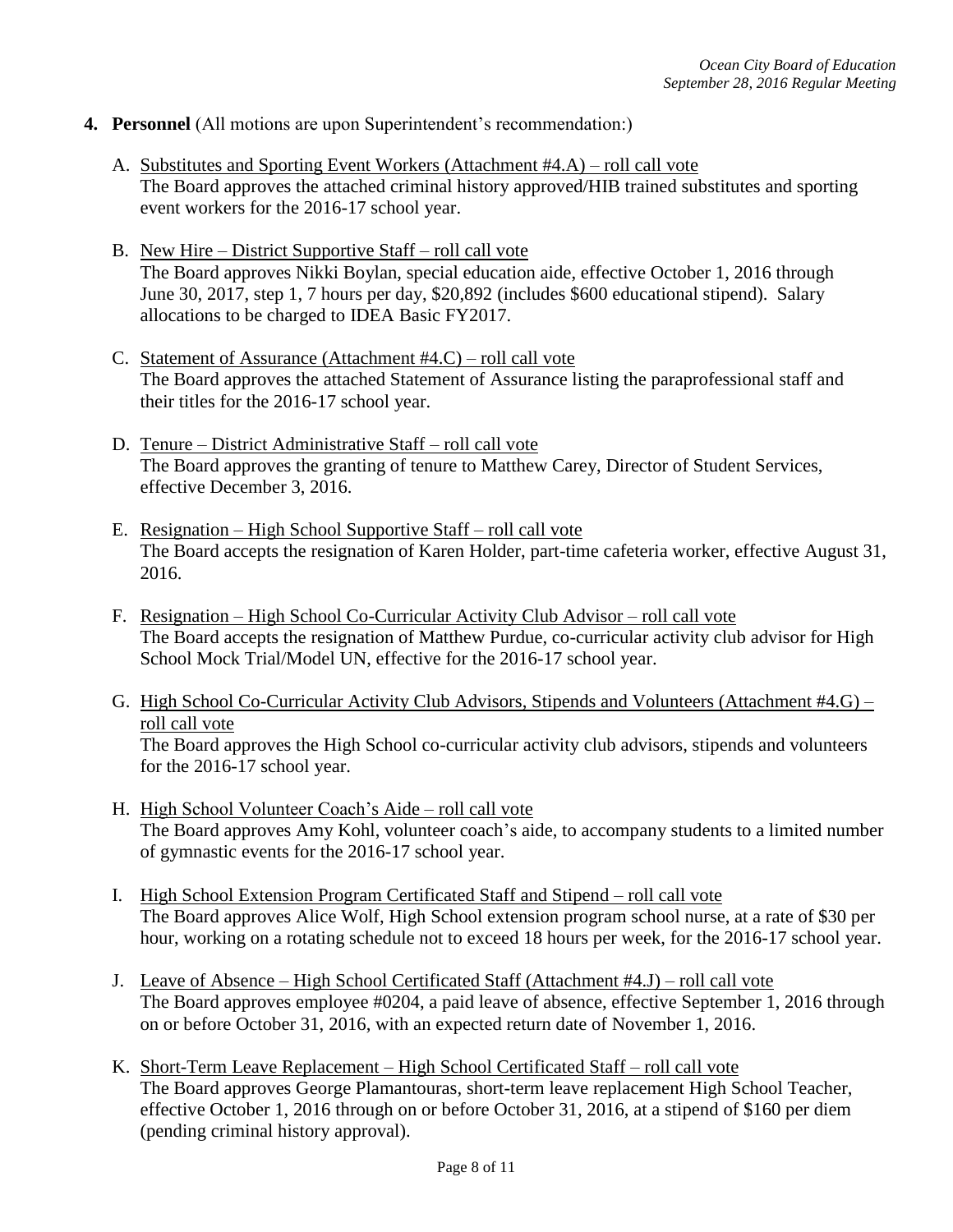- L. Short-Term Leave Replacement High School Certificated Staff roll call vote The Board approves Sharon Pizagno, short-term leave replacement High School Teacher/Librarian, effective October 1, 2016 through on or before November 17, 2016, at a stipend of \$160 per diem.
- M. New Hire High School Supportive Staff roll call vote The Board approves Laura Doria, part-time High School part-time food service worker, effective October 1, 2016 through June 30, 2017, step 1, \$10,417 (pro-rated).
- N. Salary Classification Changes and Revision for District and High School Certificated Staff (Attachment  $#4.N$ ) – roll call vote The Board ratifies the attached District and High School certificated staff salary classification changes and revision for the 2016-17 school year.
- O. Salary Classification Changes Intermediate and Primary Schools' Certificated Staff (Attachment #4.O) - roll call vote (**Ocean City Representatives Only)** The Board ratifies the attached Intermediate and Primary Schools' certificated staff salary classification changes for the 2016-17 school year.
- P. Salary Revision Intermediate School Supportive Staff roll call vote (**Ocean City Representatives Only)**

The Board approves the salary revision for Jennifer Dwyer, Intermediate School supervisory aide, step 2, 8 hours per day, \$23,422.

- Q. Short-Term Leave Replacement Intermediate School Certificated Staff roll call vote (**Ocean City Representatives Only)** The Board ratifies Mary Baldini, short-term leave replacement Special Education Teacher, effective September 2, 2016 through on or before October 14, 2016, at a stipend of \$160 per diem.
- R. New Hire Intermediate School Supportive Staff roll call vote (**Ocean City Representatives Only)** The Board approves Sean Silverman, Intermediate School custodian, effective October 1, 2016 through June 30, 2017, step 1, \$37,441 (pro-rated).
- S. New Hire Intermediate School Supportive Staff roll call vote (**Ocean City Representatives Only)** The Board approves Chiarina Meron*,* part-time supervisory aide, effective October 1, 2016 through June 30, 2017, step 1, 3 hours per day, \$8,697 (pro-rated) (pending criminal history approval).
- T. Intermediate and Primary Schools' Co-Curricular Activity Club Advisors and stipends (Attachment #4.T) – roll call vote (**Ocean City Representatives Only)** The Board approves the attached Intermediate and Primary Schools' co-curricular activity club advisors and stipends for the 2016-17 school year.
- Discussion
- Negotiations Committee Report Mr. Bauer, Chairperson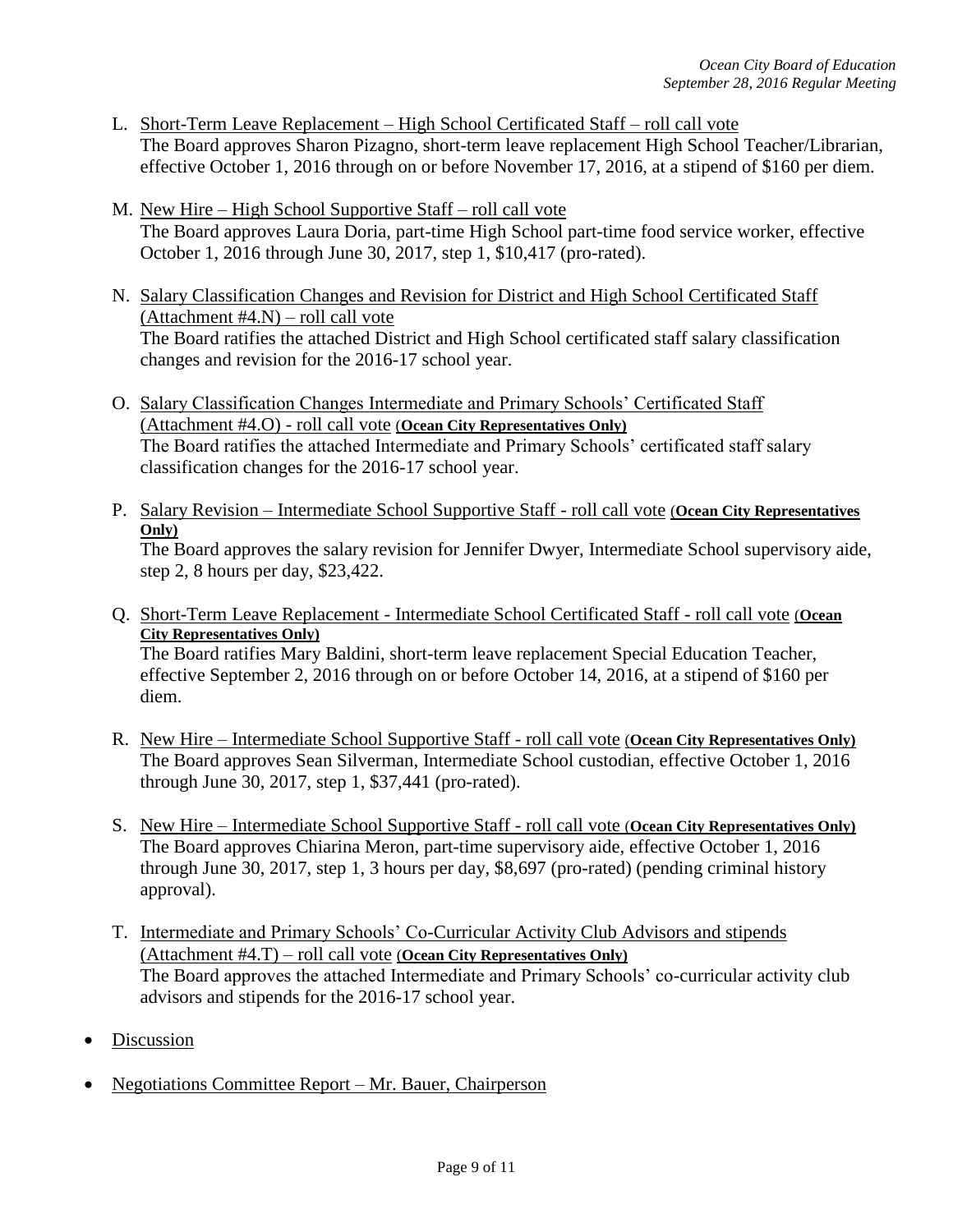## **5. Policy**

A. Policies –  $2<sup>nd</sup>$  Reading (Attachment #5.A)

The Board approves the following replacements, additions and/or deletions to the Board Policy and/or Regulation Manuals.

- Policy 5305 Health Services Personnel
- Regulation
	- 2423 Bilingual and ESL Education
	- 3126 District Mentoring Program
	- 5330 Administration of Medication
	- 5350 Student Suicide
	- 8630 Emergency School Bus Procedures

For Your Information

#### Disclosure: (Attachment)

Attached are the listing of documents/records that the schools collect on students and staff members who have access to those records, per Policy 8330 – Student Records, and Family Educational Rights and Privacy Act (FERPA).

- Discussion
- Policy Committee Report Mrs. Prettyman, Chairperson